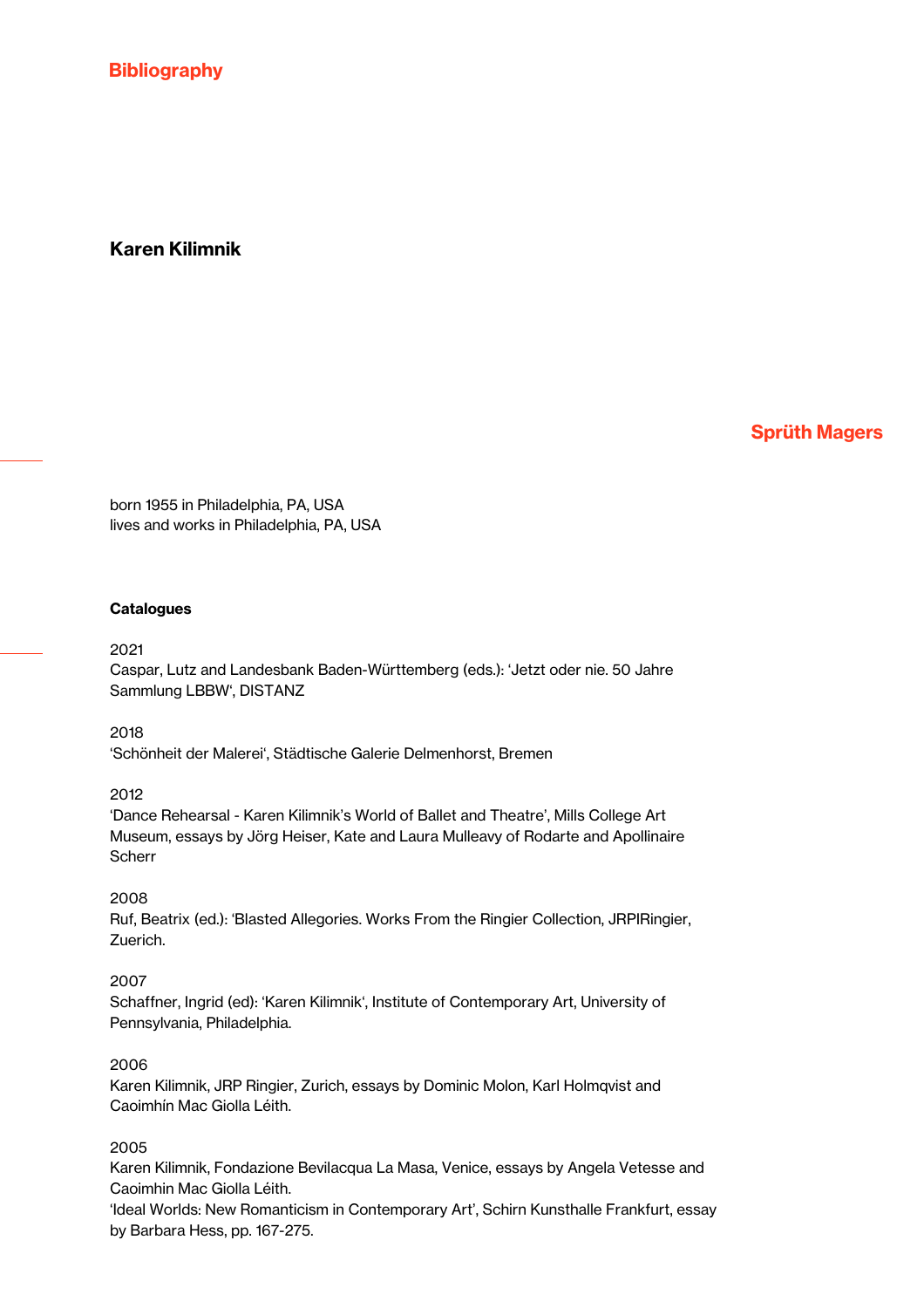'Art – A Sex Book', by John Waters and Bruce Hainley, Thames & Hudson, p. 84, 138, 139- 140, 141.

'girls don't cry', (exhibition catalog), Nanjo and Associates, text by Hiromi Kitazawa.

# 2002

'Vitamin P', Phaidon Press, London, p. 168-171.

'Art Now', edited by Uta Grosenick & Byrhard Riemschneifer, Taschen, p.232. White Cube: 44 Duke Street, St. James's, London, Steidl Publishers, 2002, Göttingen, Germany.

'Karen Kilimnik, Fairy Battle', Irish Museum of Modern Art, Dublin, Ireland.

# 2001

'The Mystery of Painting', (exhibition catalog), Sammlung Goetz, Munich, Germany, text by Rainer Schumacher, p.32-41, and Birgit Sonna, p. 57-68.

# 2000

'Woman Artists in the 20th and 21st Century', Taschen, edited by Uta Grosencik, text by Rainer Stange, p. 264-269.

# Sprüth Magers

'Karen Kilimnik, Paintings', Edition Patrick Frey, Zurich, Switzerland.

'Drawing on the Figure: Works on Paper of the 1990's from the Manilow Collection', curated by

Staci Boris, Museum of Contemporary Art, Chicago, p. 24 & back cover.

'Calendar 2000', catalog of 184 postcard set of works in exhibition, curated by Eileen Cohen and Amada Cruz, Center for Curatorial Studies Museum, Bard College, Annandaleon-Hudson, NY.

'Presumed Innocent', curated by Marie-Laure Bernadac and Stéphanie Moisdon, capc, Musée d'art contemporain de Bordeaux, France, (exhibition catalog), p. 82-3.

# 1998

'Accelerator', catalog, Arnolfini, Bristol, Oldham Art Gallery, and South Hamptom Art Gallery.

'Presumed Innocence', catalog, Anderson Gallery, Richmond, Virginia and the Contemporary Arts Center, Cincinnati.

'A Noir', by Franca Sozzani, published by Editions Assouline.

'The Next Word', catalog, curated by Johanna Drucker, Neuberer Museum Art, Purchase, NY.

# 1997

'Drawings by Karen Kilimnik', Edition Patrick Frey and Kunsthalle Zurich, Zurich, Switzerland, p.142.

'Art on Paper', catalog, curated by Amy Cappellazzo, Weatherspoon Art Gallery, Greensboro, North Carolina.

'a/drift', catalog, curated by Joshua Dector, Center for Curatorial Studies Museum, Bard College.

# 1996

'Push-Ups', catalog, curated by Emily Tsingou, The Factory, Athens Fine Art School, Athens, Greece.

# 1995

'Chocolate', catalog, The Swiss Institute. 'Auf Den Leib Geschrieben', catalog, Kunsthalle Wien, Austria.

# 1994

'Die Neunziger/The Nineties', curated by Martin Prinzhorn, Wiener Secession, Vienna. 'Audience 0.01', catalog, Flash Art Museum, Trevi, Italy.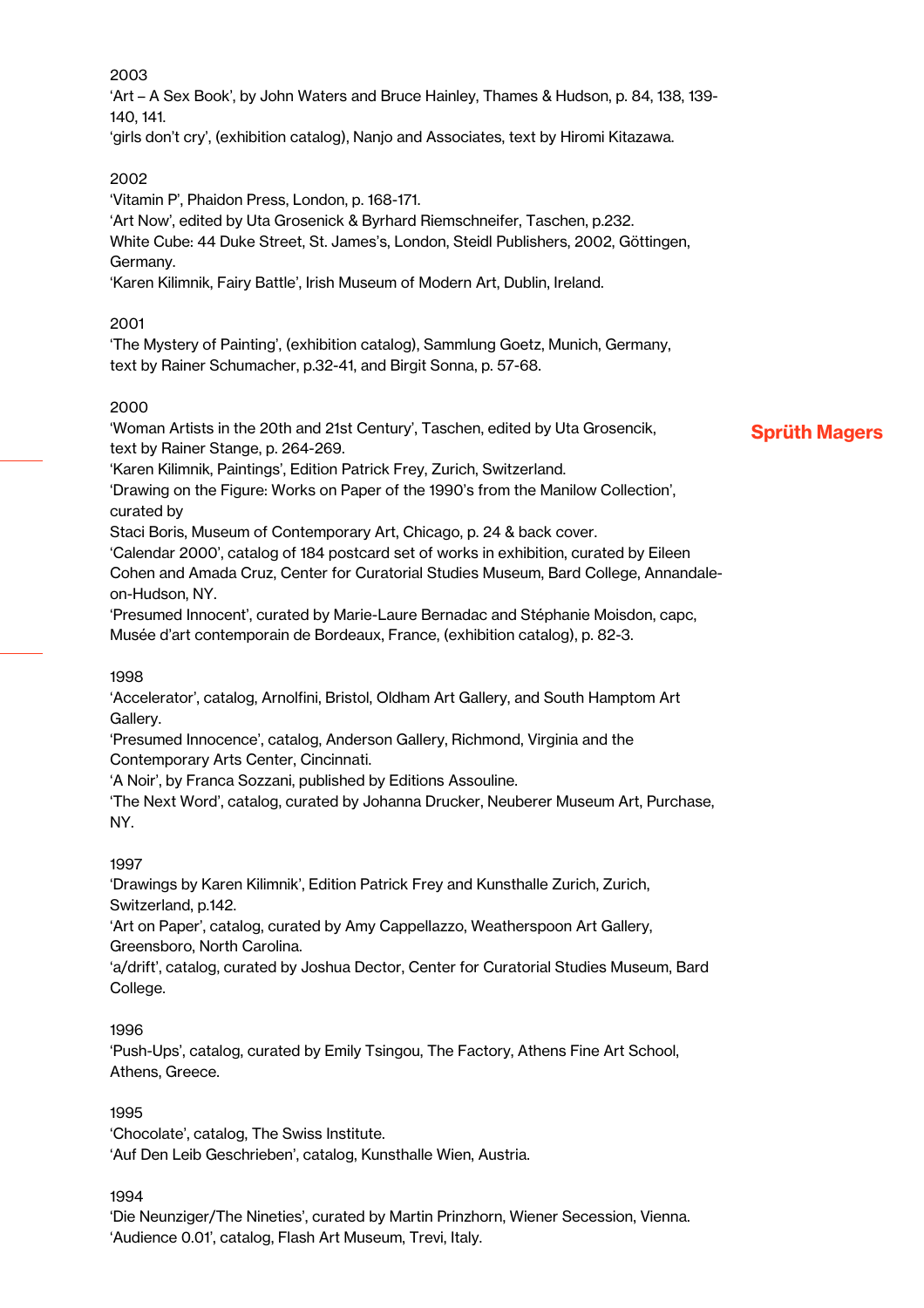'Über Leben', catalog, Bonner Kunstverein, Bonn, Germany. 'Privacy', catalog, Documentario, Milano, Italy. 'Whitney Biennial', catalog, Whitney Museum of American Art, New York, NY. 'Travelogue-Reisetagebuch', catalog, essay by Jackie McCallister, Hochschule fur Angewandte Kunst in Wien, Vienna, Austria. 'Stoned', exhibition pamphlet, essay by Veralyn Behenna. Ruth Bloom Gallery, Santa Monica, CA., USA. 'The Art of Language', catalog, Kunsthalle Vienna, Vienna, Austria. 'Restaurant', catalog, essays by Jan Avgikos, Yves Aupetitallot, Terry Myers & Frank Perrin, La Bocca, 59 Monmartre, 75002, Paris, France. 'Under Thirty', catalog, (designed by Elke Krystufek), Metropol, Vienna, Austria. 'Teddy & other stories', catalog, Claudio Botello Arte & Galleria In Arco, Torino, Italy. 1992 'Karen Kilimnik: Escape in Time', catalog, essay by Melissa Feldman, ICA Philadelphia, PA, USA. 'True Stories', catalog, ICA London, England. 'LifeSize', catalog, Centro per l'Arte Contemporanea Luigi Pecci,.Museo d'Arte Contemporanea, Prato, Italy. 'Post-Human', catalog, FAE Musee D'Art Contemporain, Lausanne, Switzerland; Castello di Rivoli, Museo d'Arte Contemporanea, Rivoli, Italy;

Sprüth Magers

Deste Foundation for Contemporary Art, Athens, Greece; Deichtorhallen Hamburg, Germany 1991.

'No Man's Time', catalog, Villa Arson, Nice, France.

'Just What Is It That Makes Today's Homes So Different, So Appealing?', catalog. The Hyde Collection, Glens Falls, NY.

'Plastic Fantastic Lover (obect a)', catalog, essay by Catherine Lui, Blum Helman.Warehouse,

New York, NY.

### Articles

2021

Gavlak, Sarah / Woeller, Marcus: 'In den roten Raum von Karen Kilimnik', *Welt am Sonntag*, Heinrich, Will / Schwendener, Martha: 'Frieze New York, First Live Art Fair in a Year, Kicks Off at the Shed', *The New Yor Times,* Online, May 6, 2021.

Weil, Benjamin: 'Time Machine, Remarks on installations and changes in time dimensions', *Flash Art*, vol 54, no 334, Spring 2021, pp. 164–169.

Rimanelli, David: 'Stages of Grief', *Artforum International*, vol 58, no 6, April 2021, pp. 108– 111.

### 2020

Wetzler, Rachel, 'Karen Kilimnik 303', *Art in America*, January 2020, pp. 76-77.

### 2019

Borrelli-Persson: 'Meet One of Marc Jacob's Favorite Artists, the Starry Eyed Painter Karen Kilimnik', *Vogue*, Online, November 13, 2019.

Diehl, Travis: 'The 'Blood and treasure' of Karen Kilimnik', *Frieze*, Online, October 18, 2019. Tarasoff, Sabrina: 'The Last Days of Rococo: Karen Kilimnik', *Mousse*, issue 69, fall 2019, pp.154-157.

Tarasoff, Sabrina: 'The shimmering path', *Mousse*, issue 68, summer 2019, pp. 226-233.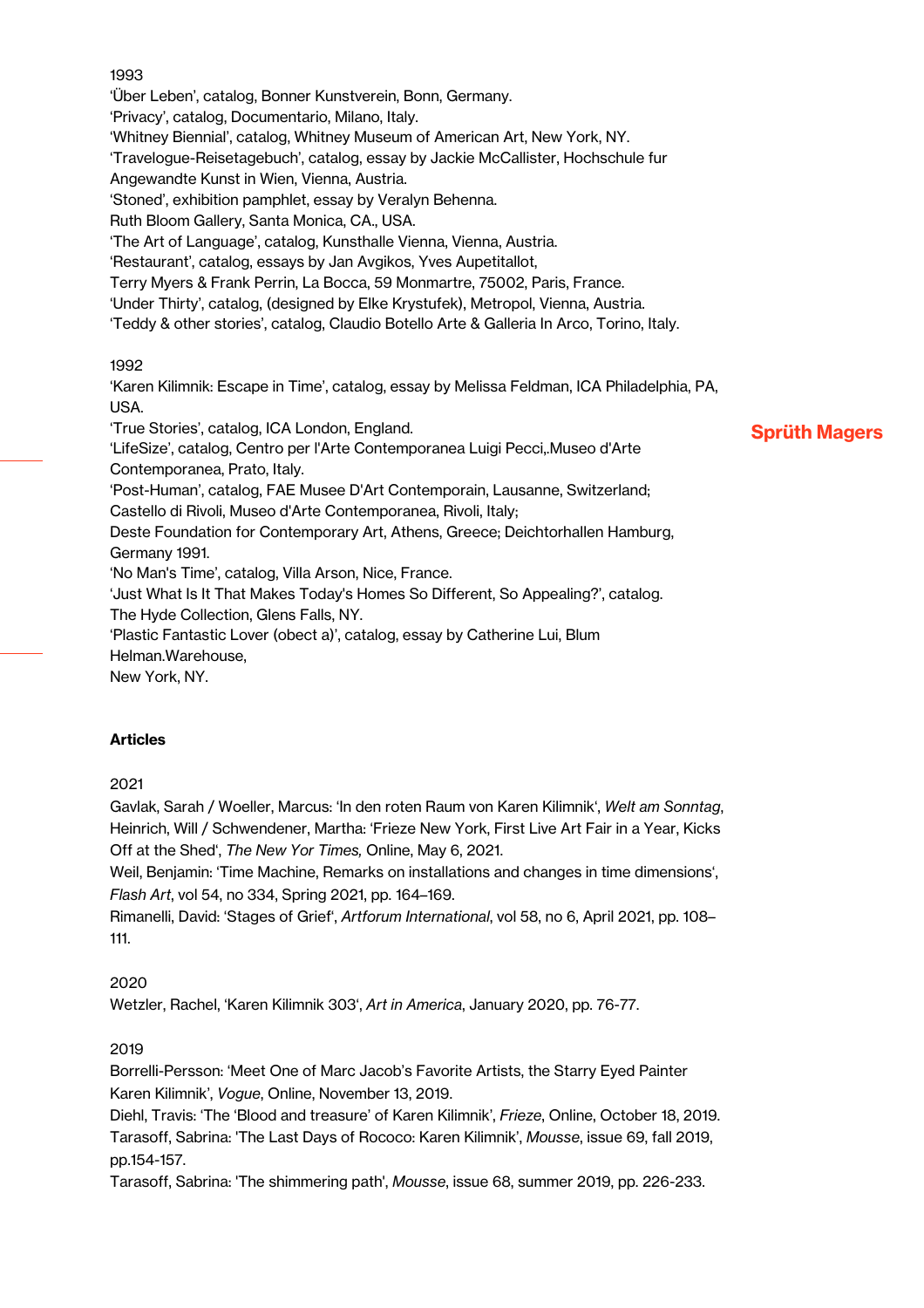Schwabsky, Barry: 'Karen Kilimnik - Portrait', *Spike, Art Quarterly*, no 52, Summer 2017, pp 108 -119.

## 2016

Korman, Sam: 'Karen Kilimnik', *Art in America*, June / July 2016, p. 139. Phillips, Kaitlin: 'Karen Kilimnik', *Artforum International*, vol 54, no 10, Summer 2016, p. 395.

## 2015

Barnes, Freire: 'Karen Kilimnik', *Time Out*, 2 June, 2015 Clark, Robert; Sherwin Skye: 'William Hogarth, Georg Baselitz, Karen Kilimnik: this week's new exhibitions' *The Guardian*, Online, 16 May. Goodall, Jane; Jacobs, Gideon: 'Jane Says'*, Neues Journal*, issue 1, spring 2015 Jones, Jonathan: 'Photo fair mania in London and Picasso breaks the bank – the week in art' in The Guardian, Art Weekly Online, 15 May 2015 Lillington, David: 'Karen Kilimnik', *Metropolism*, Online, 21 June, 2015 Schulp, Thomas: 'Collecting Lines', *Kunst Bulletin*, no 10/2015, October 2015, p. 83. Templeton, Marianne: 'Karen Kilimnik. The distant admirer', *Art Slant*, 8 June 2015

# Sprüth Magers

## 2014

Politit, Gea: 'Karen Kilimnik: Photographs, published by Patrick Frey', *Flash Art*, no 299, November-December 2014, p.40

### 2012

Hainley, Bruce: 'Karen Kilimnik', *Artforum, Online*, December 2012 'Possessions. A dark fantasy of vintage couture by Karen Kilimnik and Kirsten Dunst', *CR Fashion Book,* issue 1, Fall / Winter 2012, pp. 122-127 Linda Yablonsky: 'Women in Art', *Elle*, Online, 16 November, 2012

### 2011

Kilimnik, Karen, 'Karen Kilimnik', Visionaire 59 Fairytale, Stephen Gan (ed.), Cecilia Dean (ed.), James Kaliardos (ed.), New York: Visionaire Publishing, 2011 'Karen Kilimnick's House by Karen Kilimnick', *Frog,* Summer 2011, p. 208-211 Janine Cirincione, 'Around the World in 80 days: Peripatetic Collectors Monique and Max Burger', *The Art Economist*, Volume 1, Issue 2, 2011, pp. 50-55

# 2010

Vogue 6/2010 Juni, Christiane Arp (ed.), Condé Verlag, München, 2010, p.122 Kunst- und Ausstellungshalle der Bundesrepublik Deutschland (ed.), Neugierig? Kunst des 21. Jahrhunderts aus privaten Sammlungen, Bonn, 2010, p. 182 -183

# 2009

The Museum of Modern Art, The Judith Rothsschild Foundation. Contemporary Drawings Collection, Compass in Hand, New York, 2009, p. 267

The Museum of Modern Art, The Judith Rothschild Foundation. Contemporary Drawings Collection, Catalogue Raisonné, New York, 2009, p. 163

Knoll, Valerie, 'Karen Kilimnik at Galerie Eva Presenhuber', *Artforum, January*, 2009, p. 224/225

'We Are Sun-Kissed and Snow-Blinded', *Les Inrockuptibles*, 25. November - 1. Dezember, 2009, p. 85

# 2008

von Burg, Dominique, 'Wertmaximierung und Imagepflege', *NZZ am Sonntag*, June 15, 2008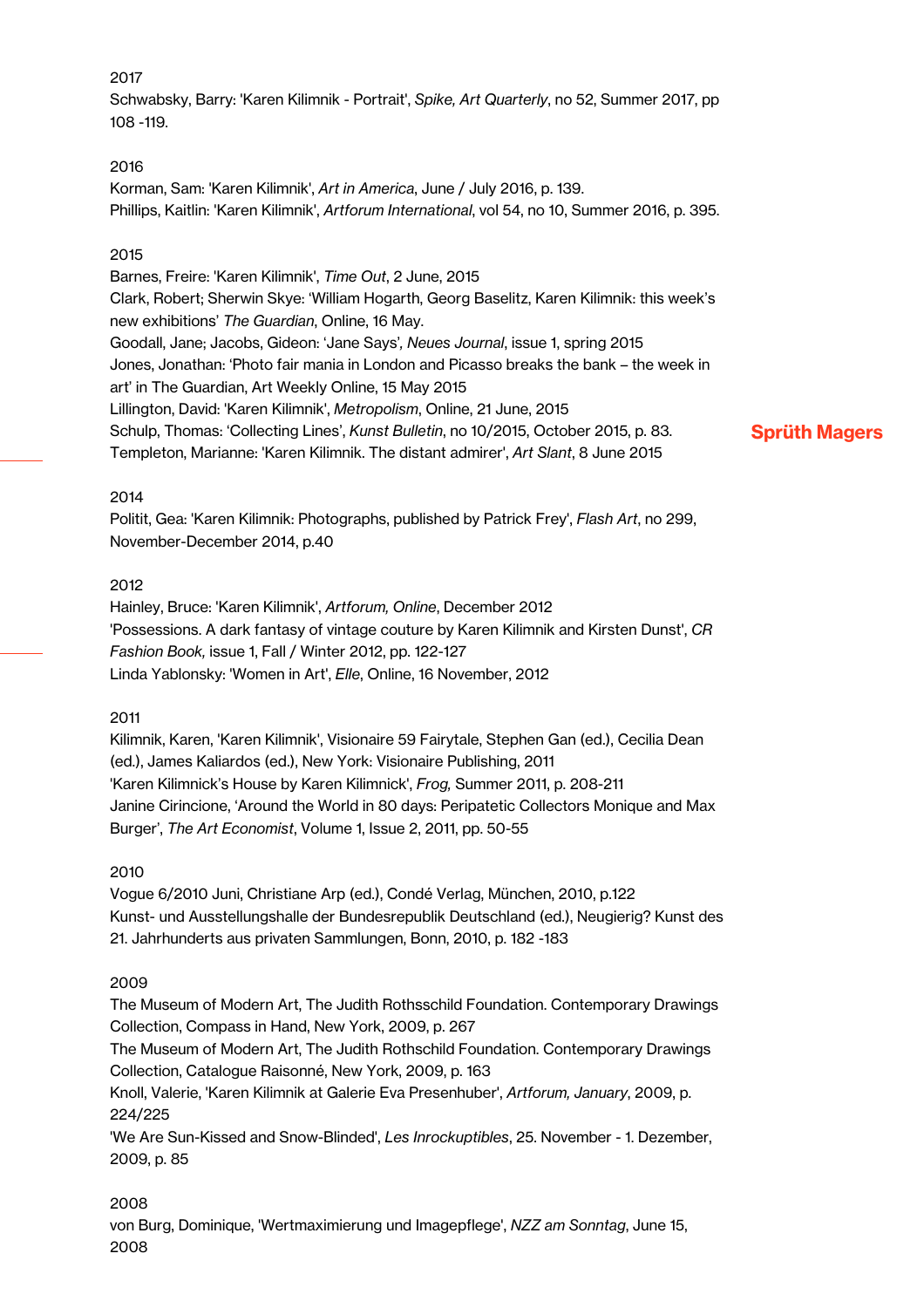Fronz, Hans-Dieter, 'Das Raumschiff dringt in entferntere Zonen vor', *Stuttgarter Zeitung*, No. 129, June 5, 2008, p. 31. Badrutt Schoch, Ursula, 'Autorität und Auswege', *St. Galler Tagblatt*, June 4, 2008. Ruf, Beatrix (ed.), 'Blasted Allegories. Works from the Ringier Collection', JRP Ringier Kunstverlag AG, Zurich, 2008. 'Illustration, Seeing Warhol', *Interview*, June-July, p. 113. Review, Moma: Highlights since 1980, p.111. Allsop, Laura & Green, Jessica, *Consumed, Art Review*, Spring, p. 40. Van Orden, Kate, 'A Royal Carrousel'', *Hermitage*, Summer, p. 41. Martin, Chris, review, in: The New Yorker, February 25. Rosenberg, Karen, review, *The New York Times*, January 18. Wehr, Anne, 'Karen Kilimnik', *Time Out New York*, January 24-30. Zuckerman Jacobson, Heidi, 'Freak Show', *Aspen Magazine*, Holiday 2007/2008, pp. 102- 104. 'American Idyll', *The New Yorker*, January 14.

'Some Enchanted Evening', Lula, no. 5, pp.102-107.

## 2007

Smith, Roberta, 'Karen Kilimnik: Finding meaning in scatteredness', *The New York Times*, Online, June 1.

Feldman, Melissa E., 'An Artist and Her Alter Egos', *Art in America*, no 11, December, pp.132-137.

Higgie, Jennifer, 'Sleeping beauty + friends,' *Frieze,* issue 108, June/ August.

Stringfield, Anne, 'The Personal Touch (The Vogue 25) ', *Vogue*, January.

Vullierme, Lucie, 'L'univers Rose Bonbon de Karen', *Le Bien Public*, April 27.

Sausset, Damien, 'Karen Kilimnik', *Artpress,* February .

Darrieussecq, Marie, 'I-cônne blonde', *Beaux Arts*, January.

De Maison Rouge, Isabelle, 'Karen Kilimnik Orchestrations', *Art Actuel*, January–February.

Boukobza, Julie, 'Retour Vers Le Portrait', *L'Officiel Hommes*, Spring/Summer.

King, Stephanie, 'Marc Jacobs' cool world', *InStyle*, March, p. 87.

Rigutto, Stephanie, 'Die Kunst der Stunde', 20 minuten, February 8, p. 23-24.

### 2006

Cotter, Holland, review, *The New York Times*, October 13.

Burton, Johanna, review, *Artforum,* December.

Goodbody, Bridget L., review, *Time Out New York*, Oct 5-11.

Schjeldahl, Peter, review, *The New Yorker*, October 9.

Pinte, Jean-Louis, 'Les feuilletons de Karen', *Le Figaroscope*, November 8.

Pinte, Jean-Louis, 'Kilimnik fait avancer le schmilblik'*, Epok*, Novermber 17-23.

Lavrador, Judicaël, 'Marquise Des Anges', *Les Inrockuptibles*, November 7.

Cena, Oliver, 'Des Nouilles et de la guimauve', *Télérama*, November 29.

Demir, Anäld, 'Reveries pop-magiques et pré-romantiques', Le Journal des Arts,

November 17-30.

Benhamou-Huet, Judith, 'Karen Kilimnik desacralise les pipoles', Les Echos week-end, November 24.

'Questionnaire', *Frieze*, October.

Boukobza, Julie, 'Karen Kilimnik en Volées Picturales', *L'Officie*l, November, p. 226-227.

Piri, Madhu, 'A Girly History Buff', *BlackBook*, Oct/Nov, p. 81.

LeQuesne, Lizzy, 'Karen Kilimnik - Balletomania', *Contemporary* no. 82, p. 60-61.

Mac Giolla Leith, Caoimhin, review, *Frieze*, Jan/Feb, p. 115.

Lefort, Gérard, 'Kilimnik dans tous ses états', *Libération*, December 23.

'DiCaprio, Noureev… stars sur toile', *Le Figaroscope,* cover, November 8-14.

Benhamou-Huet, Judith, 'Expositions: Le portrait sur tous les tableaux', *Jasmin*, November 11.

# Sprüth Magers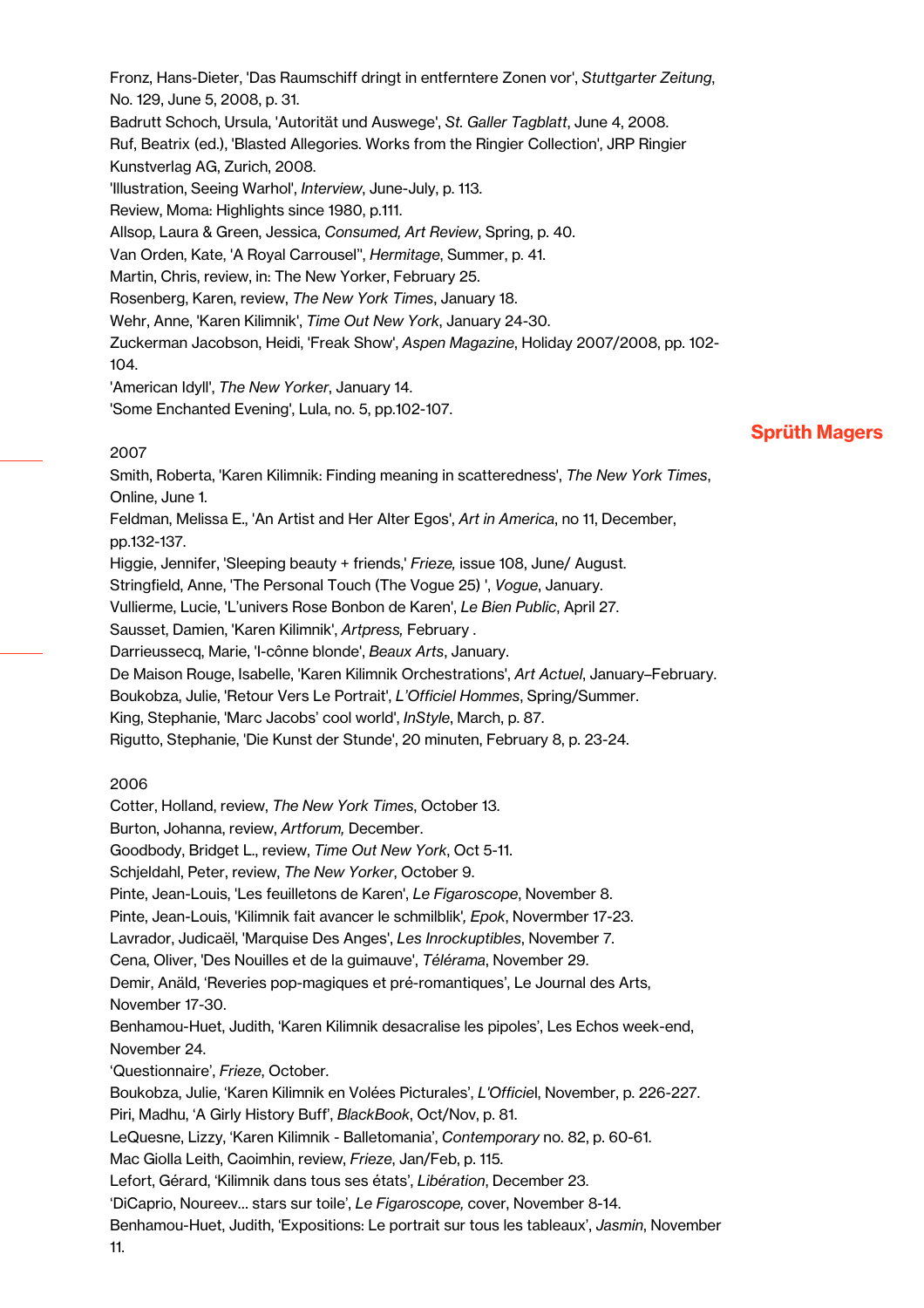Sprüth Magers C.D., 'Portrait de Paris Hilton', *France Soir*, November 17. Pinte, Jean-Louis, 'Coup de Coeur: L'Univers Enchanté de Karen Kilimnik', *Madame Figaro*, November 25. Géniès, Bernard, 'Entre rêve et humour: Les féeries de Karen Kilimnik', *Le Nouvel Observateur*, December. Cena, Olivier, 'Des nouilles ete de la guimauve', *Télérama*, November 29. Demir, Anaïd, 'Rêveries pop-magiques et pré-romantiques', *Le Journal des Arts*, November 17-30. Sternberg, Eric, 'Karen in the Sky with Diamonds', *Upstreet*, Winter. Géniè, Bernard, 'Une Selection pour les fetes: Au musee et en famille', *Le Nouvel Observateur*, December 21. Jacquet, Claire, 'Si A = B en art comme en sciences alors vers quels mondes allonsnous?', *Revue 02*, Winter 2006/2007, p. 29-30. Vonwiller, Letizia Rittatore, 'Una Quarantenne Antics', *Amica*, November. Parigi, Digione, 'Karen Kilimnik,' *Flash Art*, December/January 2007. Gleadell, Colin, 'France faces the future,' *Daily Telegraph*, October 24. Fiers, Els, 'De Klim van Kilimnik', *Focus knack*, December 20. M.B., 'Karen Kilimnik, paillettes et artifices', *Connaissance des Arts*, November. 'Musée d'Art Moderne de la Ville de Paris – MAM/ARC: Karen Kilimnik', *artfacts.net*, December 12. Bors, Chris, 'art on paper magazine: Report from Paris', *Artnet.com*, November. 'Exposition: Karen Kilimnik', *arts-programme.com*, November. Le Carvennec, Héloïse, 'Musee D'art Moderne De La Ville De Paris/Arc', *e-flux.com*, October 26. Bousquet, François, 'Art/Expo: Karen Kilimnik', *Etherrea*l, October. 'Questionnaire: Karen Kilimnik', *frieze.com*, November. Pressetext, 'termine: Karen Kilimnik', *kunstaspekte.de*, November. 'Kilimnik la trompeuse', *Le Monde.fr*, November 17. Coubetergues, Philippe, 'Expos-Critiques: Karen Kilimnik', *paris-art.com*, November. 'Small but perfectly formed,' *Theaustralian.news.com.au*, November 17. 'Karen Kilimnik', *timeout.com*, November. 'Karen Kilimnik', *undo.net*, October 27. 2005 Rothkopf, Scott, 'Palazzo Intrigue', *Artforum*, September, pp 259-260. Gingeras, Alison 'Best of 2005', *Artforum*, December, p. 244. Troncy, Eric, 'Il était une fois...' *Numero*, September, pp 290-295. 'Me as Isabelle Adjani in Ishtar', reproduced in strippedbare 06, Summer. 2004 Baumann, Daniel, 'I'm not who you think I am, and I hate you too', *Spike*, December.

Stern, Steven, 'The uses of enchantment', *frieze*, issue 81, p. 66-71.

### 2003

'Karen Kilimnik: Fairy Battle', *Modern Painters*, Winter. 'There are fairies at the bottom of Karen Kilimnik's garden, says Medb Ruane', *The Sunday Times*, December 1st. Ellis, Patricia, 'Glitter Girl', *Flash Art*, October, Vol. XXXIV, No. 226, p.56ff.

2002 Charley, *New York*, Issue 02. 'Karen Kilimnik', Ryuko Tsushin, Japan, September Vol. 471, p. 66-9.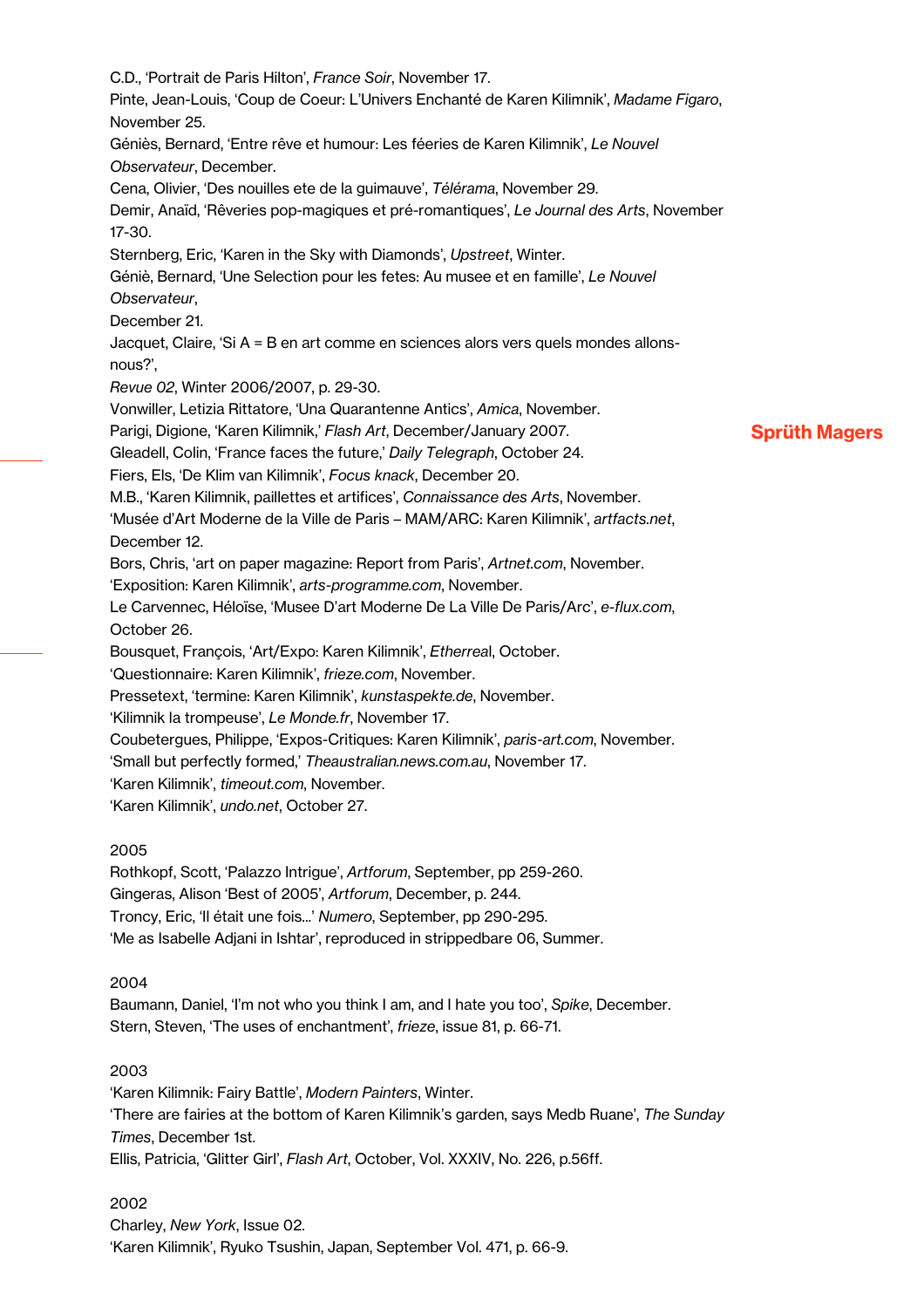Miller, Francine Koslow, review, tema celeste, May-June, No. 91, p. 88. Gioni, Massimiliano, 'New York Cut Up,' *Flash Art*, May-June, Vol. XXXIV, No. 224, p. 79. Wilson, Michael, 'critics picks', *artforum.com*, March. Johnson, Ken, review, *The New York Times*, March 15, p. E36.

## 2001

relax, Japan, November, Vol. 11G, 02, p. 38 –43. *V Magazine*, No. 11, May-June, p.41. Lovelace, Carey, review, *Art in America*, May, Vol.80, No. 5, p. 177- 8. Léigh, Caoimhín Mac Giolla, 'What Do You Know About My Image Duplicator?' *Afteral*l, Issue 3, p, 8-29. Steiner, Barbara, 'The Good Enough', *Afterall*, Issue 3, p, 20-24. Honigman, Ana, review, *Contemporary Visual Arts*, Issue 53, p. 62. Kilimnik, Karen, 'Horse's Mouth -- reader's tips compiled by Laura Mauk', *Bookforum*, Spring, Vol. 8, Issue 1, p. 33. Gioni, Massimiliano, 'New York Cut Up: In the Mood for Love'*, Flash Art*, March-April,

Sprüth Magers

Vol. XXXIV, No. 217, p. 72.

Cotter, Holland, 'Art in Review', *The New York Times*, January 26, p. E37.

Review, *The New Yorker*, January 22, p. 15.

Review, 'Landmark Works', *New York Magazine*, Jan. 8,Vol. 34, No.1, p. 72.

# 2000

Jones, Jonathan, 'Karen Kilimnik, South London Gallery', review, *frieze*, Issue 54, Sept-Oct, pp. 126-27.

Lindgaard, Jade, 'Sofia: Collectionneuse'*, Les Inrockuptibles*, Sept. – Oct., No. 258, p. 44. Luyckx, Filip, 'The Battlefield According to Karen Kilimnik', Sint-Likasgalerij, Brussels, September,

No.1, p.6-7.

Review, Independant on Sunday, England, July 9.

Jones, Jonathan, 'Portrait of the Week No. 12: Karen Kilimnik's Hugh Grant (1997)', *The Guardian*, England, July 1.

Sumpter, Helen, 'Choice: Karen Kilimnik', *Evening Standard*, England, June.

Green, Alison, review, *Art Monthly*, Great Britain, No. 238, p. 38-9.

Belmont, Geraldine, *Flash Art*, May-June.

J.L. 'Soviet Secrets', *The Guardian*, England, June 3.

Shave, Stuart (editor),'Bedazzled', *i-D Magazine*, London, U.K., June, No. 198.

Moreno, Gean, 'High Noon in Desire County', *Art Papers*, Atlanta, GA, May-June, Vol. 24, No. 3, p. 31.

Belmont, Gerldine, review, *Flash Art*, May – June, Vol. XXXIII, No. 212, p. 112.

Review, *Art Club*, Great Britain, Summer.

'Born to draw', Bijutsu Techo, Japan, Vol. 52, No. 785, April, pp. 48-52.

Hainley, Bruce, Artforum, review of 'spellbound', Jan. p.119-120.

llustration, American Fashion Awards 2000, catalog, June 15.

# 1999

Schmitz, Edgar, Contemporary Visual Arts, review of 'Heaven', issue#26,p. 67. Osborne, Catherine, 'A short history of piles', Lola, #5, p. 51. Pollack, Barbara, *Artnews*, November, p. 46. Bankowsky, Jack, *Artforum*, December, p. 28. 'Open City', fall 1999, Issue #9, pp. 181-185. Karen Kilimnik, 'Made In The Shade', *The New York Times Magazine*, Advertisment, August 22, 1999, pp.171-2.

Debord, Matthew, 'Fearless Diller', *art/text*, Aug-Oct, pp. 65-69.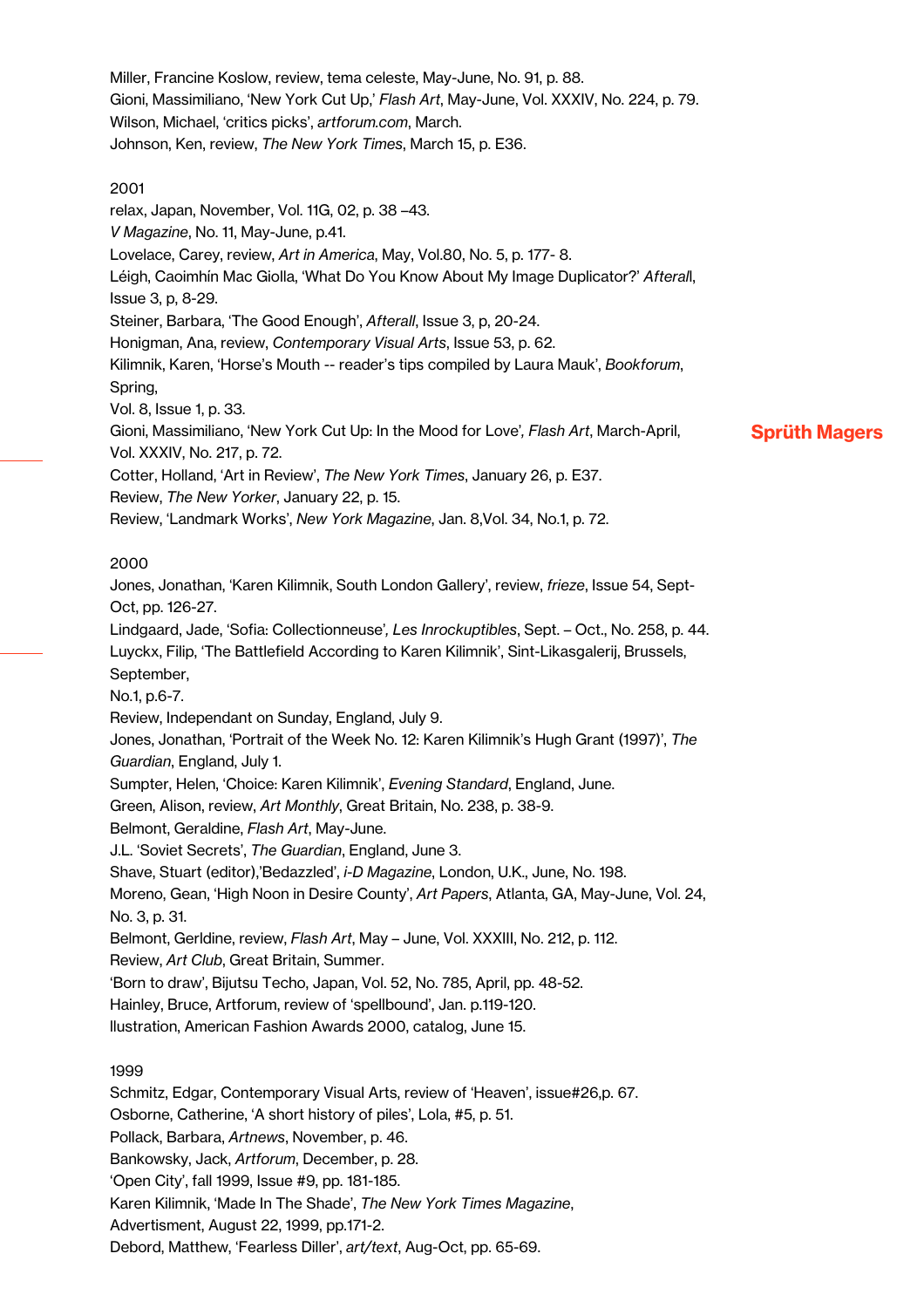Review, IN Natural, June, Japan, Vol. 6, No. 30. Shimada, Junko, 'Karen Kilimnik', Ryuko Tsushin, Japan, June, Vol. 431, p. 146-53. Review, Gallery 5, May, Japan Review, *Hot Dog Press*, May, Japan, No. 455. Avigikos, Jan, review, *Artforum*, May, pp. 178-179. Wong, Gloria, 'Girl Wonder' *Harper's Bazaar*, January, p. 58. Bourbon, Matthew. Review. *NY Arts*, Vol. 4, No. 3, p. 74. Goldsworthy, Rupert. 'The Glamour Chase', *artnet.com*, March. Review, Olive, February, Japan, No. 384.

### 1998

Bessa, Sergio, 'Historic Kiosk', *Zing magazine*, Vol. 2, summer, pp. 97-105. 'Life', Emily Tsingou Gallery, March 29. Collier Schorr, 'The Good, the Bad and the Awfully Beautiful', *Parkett* 52. Bernhar, Bürgi, 'Battles of the Art of War', *Parkett 52*, pp. 54-65. Walsh, Maria, Review, *Art Monthly*, May, No. 216, p. 36-7. Bitter & Twisted. Review, *Time Out London*, April 8-15. Maloney, Martin, 'The Art of Karen Kilimnik', Frank, May. Van de Walle, Mark, 'Avant-Garde and Kitsch!' *Art & Auction*, May, p. 144-149. Review. Sint-Luksgalerij, no. 5, Brussel, May, pp. 10-11. Poschardt, Ulf, 'Der Duft der grossen, weiten Welt', *Süddeutsche Zeitung*, February 6, pp. 24-32. Poschardt, Ulf, 'Anpassen: Rogner & Bernhard bei Zweitausendeins', Hamburg: Rogner & Bernhard GmbH & Co., 1998. Kawachi, Taka, 'Still Strong and Influential', Esquire Japan edition, February, Vol. 12, No. 2, pp. 64-71. Reproduction, 'Guest Room with a View', *Paper Magazine*, March, p. 56. Hirsch, Faye, Review, *World Art*, Issue 16, p. 79. Review, www.hypertribes.org.uk. Review. *The Guardian*, London, March 21-27, p. 14. Drawing. 'The Style Engine', p. 46. Reproduction, 'Jaundiced Di's,' *Artforum*, December, p. 20.

Reproductions, Bijutsu Techo, November, p. 9, 57-59.

#### 1997

Van der Walle, Mark, 'Contract with a Coldhearted Muse', *Parkett 50/51*, p. 240-5. Sonna, Birgit, 'Capriccios mit DiCaprio', Süddeutsche Zeitung, October. Montesano, Gian Marco, 'The Final Journey' *Flash Art*, November/December, p 78-81. Kimmelman, Michael, 'The Sleeping Beauty', *The New York Times*, Sep 19. Halle, Howard, 'Graceland.' *Time Out*, December 11-18, p. 45. Etter, Ludmilla, 'Weiblichkeits-Klischees', *Neue Zürcher Zeitung*, April 24. Nigg, Marie-Luise, 'Kate Moss und die Kriegskunst', Zürichsee - Zeitung, April 8. Spinelli, Claudia, 'An der gespiegelten Oberfläche', *Basler Zeitung*, April 7. Reynolds, Richard, 'Spotlight', *Flash Art*, March/April, p.115. Volkart, Yvonne, 'Altes Madchen', *Annabelle*, March , p. 13. Zwez, Annelise, 'Realitat Aus Zweiter Hand', *Der Zürcher Oberlander*, March 27. Doran, Ann, Review, 'Time Out New York', October 9-16, p. 50. Maurer, Simon, 'Graf Draculas Sekretarin', *Tages-Anzeiger*, March 24. 'Gratwanderung', Daz, March 24. Review, Züritip, March 21. Sladen, Mark, Review, *Art Monthly*, March, p. 203-4. Kent, Sarah, 'Hell's Belles', *Time Out*, February 12. Searle, Adrian, 'It Came from Planet Blah', *The Guardian*, February 4.

# Patterson, Sylvia, "Chloe Sevigny: Personification of Our Times', reproduction, Composite,

# Sprüth Magers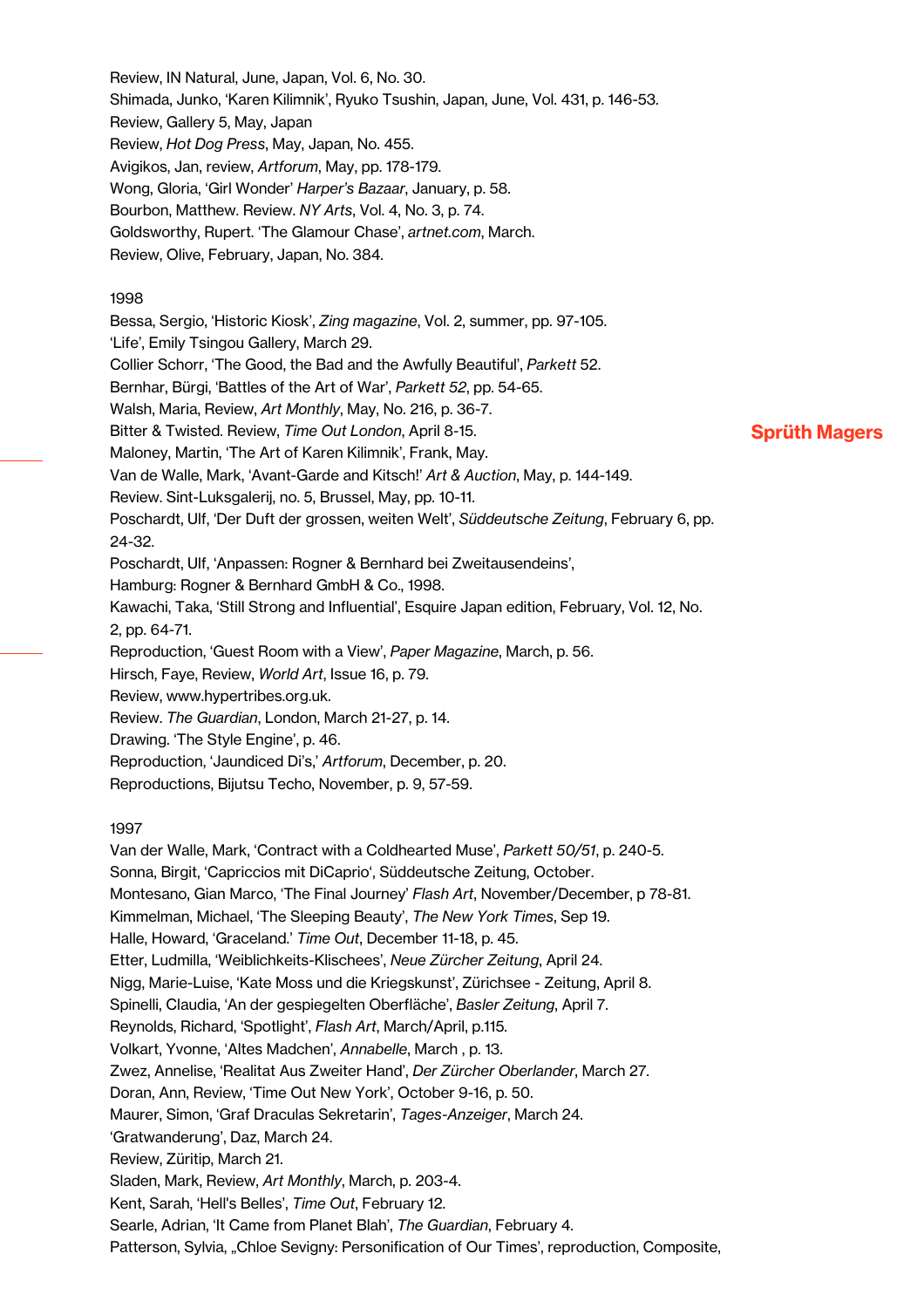Vol. 2, No. 1, October, 38-43.

## 1996

Sprüth Magers Hainley, Bruce, 'All the Rage, The Art/Fashion Thing', *Artforum*, March. Machas, Mary, 'Mesmerizing Clutter', The Athenian, May. Smith, Roberta, ' The Gallery Doors Open to the Long Denied', *The New York Times, Arts & Leisure*, May 26. Feldman, Hannah J.L., 'The Lolita Complex', *World Art*, Summer. Schorr, Collier, 'New York Fax', Art Issues, March/April. Smith, Roberta, 'Art After a Fashion', *Vogue*, January 1996. Asimakopoulou, Katerina, 'Karen Kilimnik: Pages from the Diary of a Teen-ager', *Elle*, May Preview, Downtown, April 26- May 2. Preview, I Kathimerini, April 17. Perdiki, Maria, 'Karen Kilimnik: The Artist Who Loves the Supermodels', Downtown, April 12-18. Comments, Downtown, March 28- April 4. Chatzigiannaki, Anna, 'The Game of Hidden Treasure in the Exhibitions', *Eleftheros Typos*, April 14. Preview, Downtown, April 5- 11. Rousis, Evangellos, 'Untidiness in the Art of Athens', *Apogevmatin*i, April 2. Xidakis, Nikos, 'Karen Kilimnik Voodoo Fashion', *Madame Figaro*, April. Tsiliberdi, Monica, 'Karen Kilimnik', Diva, April. Katsouris, Antonis, 'Karen Loves...Men', April. Skafidas, Michalis, 'True Lies', Gynaika, April. Preview, Downtown, March 29 - April 4. Falida, Efi, ''Hot' mating', Ta Nea, March 22. Xidakis, Nikos, Preview, Athinorama, March 15-21. Gregou, Katerina, 'Karen Kilimnik Long Distance Glamour', *The Art Magazine*, Issue 23.

# 1995

Smith, Roberta, review, *New York Times*, December. Scheldahl, Peter, 'Kilimnikesque', *The Village Voice*, December 12.

Volkart, Yvonne, review, *Flash Art*, June, vol. XXVIII no. 182.

Bonetti, David, 'Gallery Watch', *San Francisco Examiner*, May, p. C-9.

'Goings on About Town', *The New Yorker*, December 4.

Robert Mahoney, review, *Time Out New York*, November 8-15, p. 23.

Mavridorakis, Valerie, 'On the Wild Side', Institut pour l'Art et la Ville, Cahier 10, p. 30-41.

# 1994

*Time Out New York*, November 9-16, No. 1264. Lieberman, Rhonda, 'Revenge of the Mouse Diva', *Artforum*, February, p.77-82 (also on cover) Lewis, Jim, 'Karen loves Kate', *Harper's Bazaar*, September, p. 240. Art Monthly, review Dec 94-Jan 95, No 182. Holmqvist, Karl, Review, *Flash Art*, March/ April. Lewis, Jim, 'The Writings on the Wall', *Harper's Bazaar*, March, p.182-186. Flinn, Jason B, Review, Tema Celeste, autumn, p. 99. Expresso, review, July 30. Publico, review, October 26. Publico, review, July 22. Pomar, Alexandre, Review, Expresso, July 16. Nazare, Lenore, Review, Expresso, July 23. Pinto, Antonio Cerveira, Review, *Independente*, August 5.